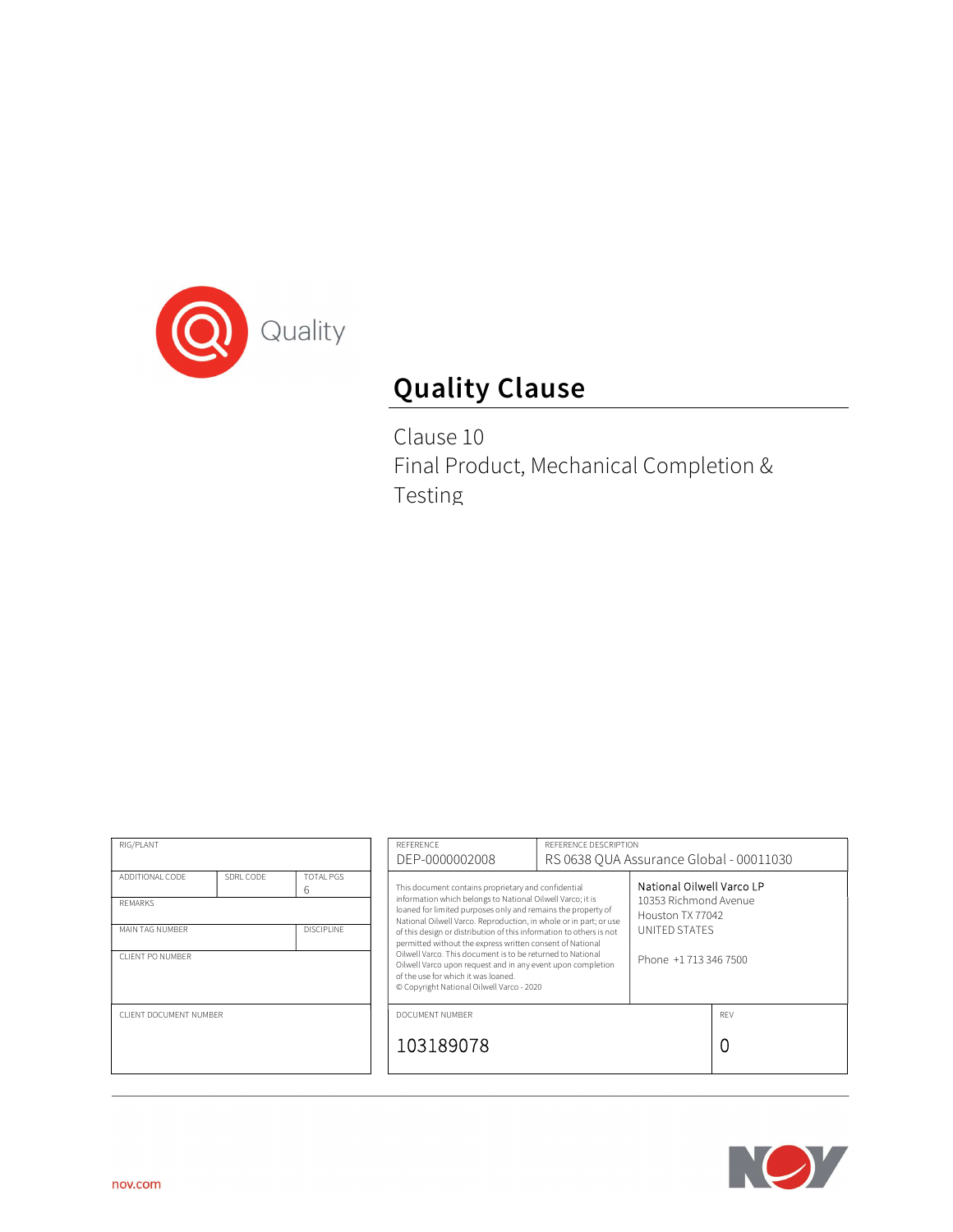| Document number | 103189078 |
|-----------------|-----------|
| Revision        |           |
| Page            | $2$ of 6  |

# REVISION HISTORY

|     | 19-Feb-2020 | Approved for Use | JÅO      | <b>HAH</b> | LUMO     |
|-----|-------------|------------------|----------|------------|----------|
| Rev | Date        | Reason for issue | Prepared | Checked    | Approved |

# CHANGE DESCRIPTION

0 Initial release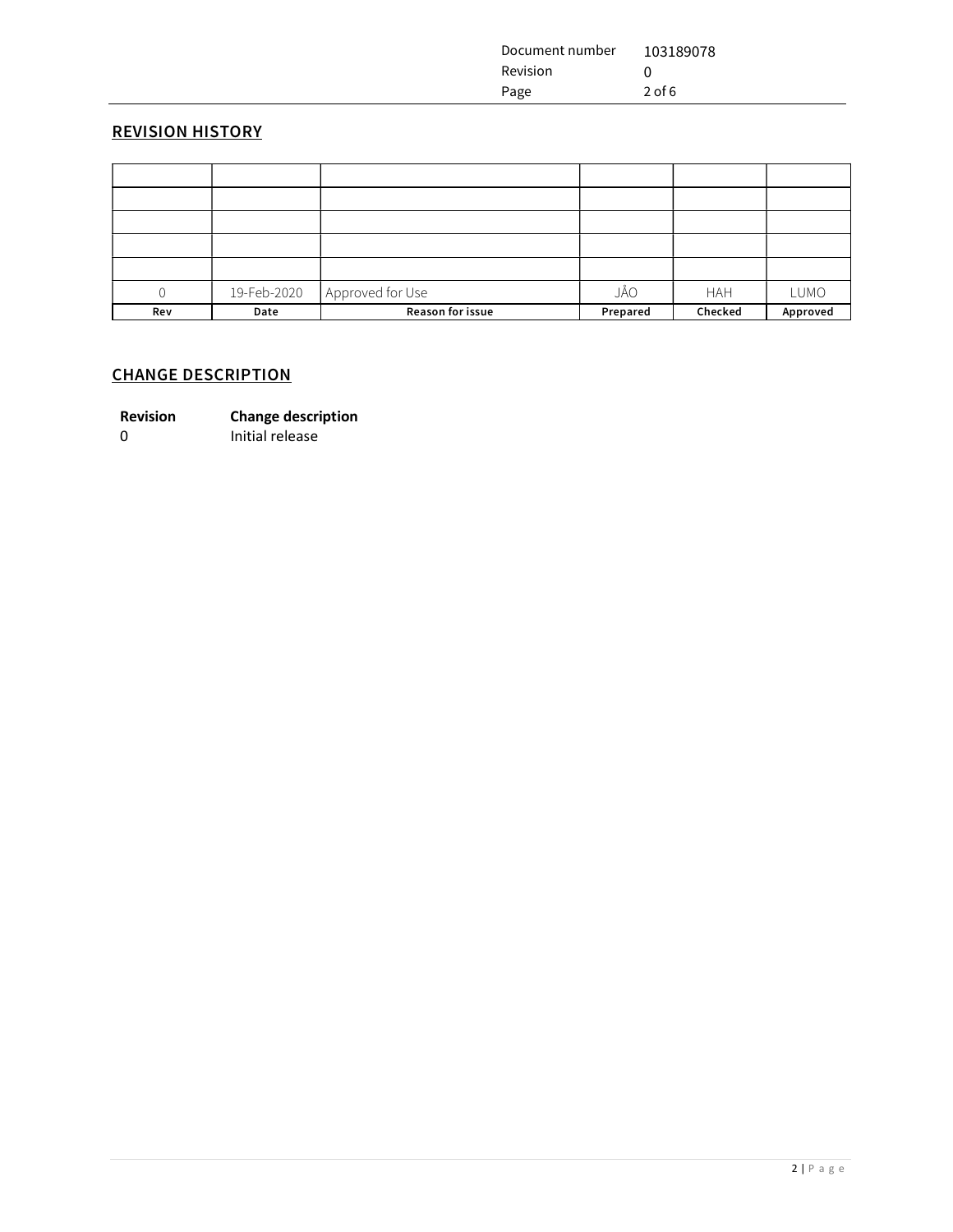| Document number | 103189078 |
|-----------------|-----------|
| Revision        |           |
| Page            | $3$ of 6  |
|                 |           |

# TABLE OF CONTENTS

| $\mathbf{1}$   |     |                                                             |  |
|----------------|-----|-------------------------------------------------------------|--|
|                | 1.1 |                                                             |  |
|                | 2.1 |                                                             |  |
|                |     |                                                             |  |
| $\overline{3}$ |     |                                                             |  |
| $\overline{4}$ |     | FINAL PRODUCT RELEASE / ACCEPTANCE RELEASE PROTOCOL (ARP) 5 |  |
| 5              |     |                                                             |  |
|                | 5.1 |                                                             |  |
|                | 5.2 |                                                             |  |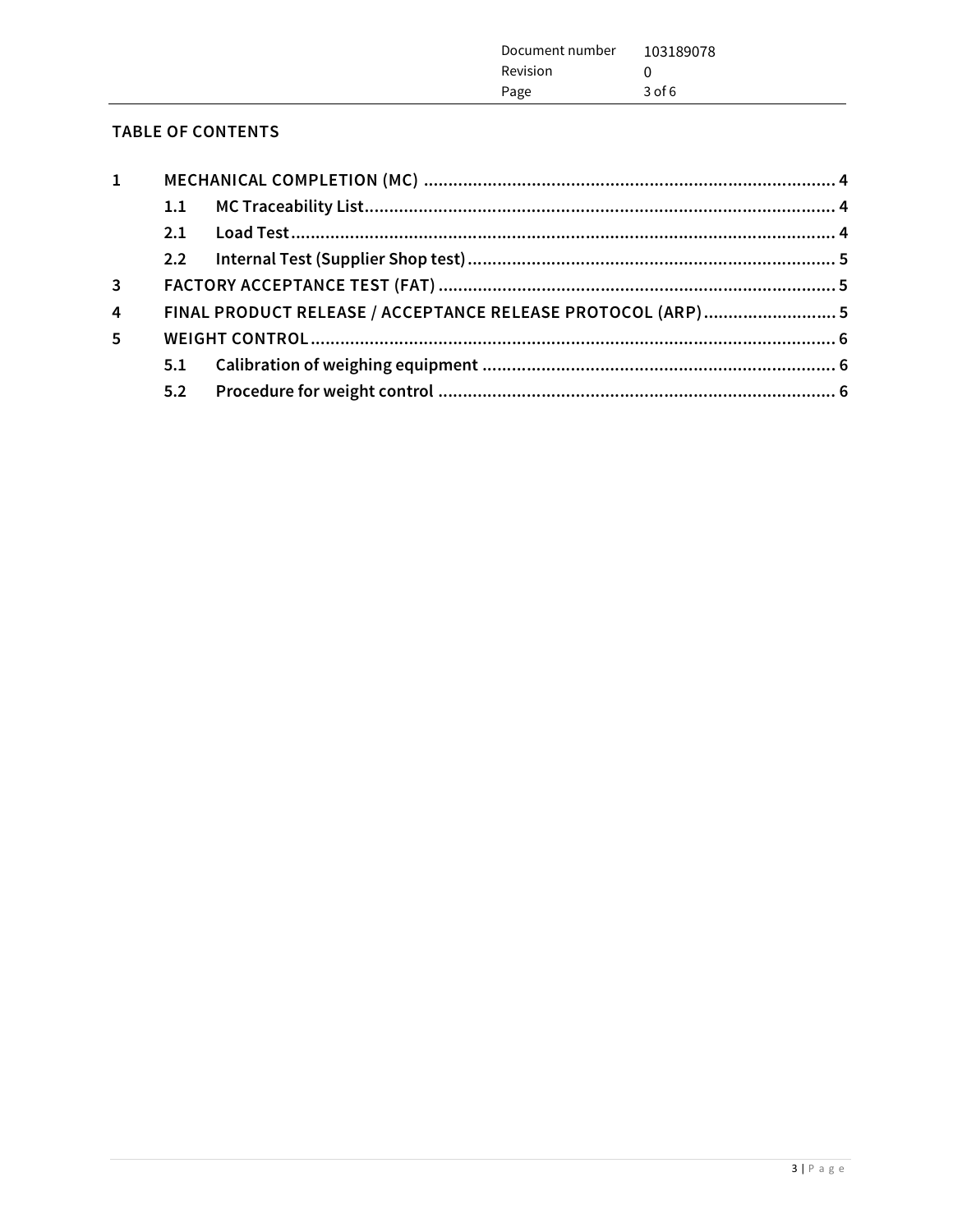| Document number | 103189078 |
|-----------------|-----------|
| Revision        |           |
| Page            | $4$ of 6  |

#### 1 MECHANICAL COMPLETION (MC)

Mechanical completion is executed to verify that the equipment is manufactured and installed in accordance with drawings, specifications and standards.

Note: MC completion list is a document provided by NOV with the PO documentation package.

NOV will normally perform a verification activity before accepting the products from the Supplier.

The Supplier shall present a Mechanical Completion check prior to FAT. Hydraulic and Mechanical interfaces shall be checked and measured, results to be documented and available. All check points and noted issues on the punch document shall be clarified with NOV prior to packing and shipment.

NOV QC representative will sign the final acceptance of the MC record.

#### 1.1 MC Traceability List

Based on the Product model List of Parts, a MC Traceability List will be defined by NOV as a part of each Equipment Delivery's MC documentation (procedure/dossier etc.). The MC traceability list is limited to specific components (Commodity parts) with certificate requirements.

The Supplier shall verify and record the actual serial/Certificate number for each component listed in the MC traceability list. The list shall be presented to the NOV Surveyor for verification and signature before FAT and then it is to be enrolled into the final documentation.

#### 2 TESTING

All test activities shall be performed according to established routines and as described in procedure according to national regulations and satisfy NOV's terms & conditions. Safety precautions and necessary personal protective equipment shall be used.

The Supplier shall provide hydraulic, water, pneumatic and electric supply for performance of the tests.

The hydraulic power unit capacity shall be min:

# Test pressure = Design pressure x 1.5.

Capacity (flow rate in l/min) shall be sufficient for operating the equipment in question. The Power Unit/Pressure test unit shall meet the cleanliness ISO 4406:2017 class 17/15/12. The power unit shall have a mineral oil hydraulic medium, unless specified otherwise.

#### 2.1 Load Test

All Safe Work Load (SWL) marked lifting points shall be overload tested and re- examined by MT after load test.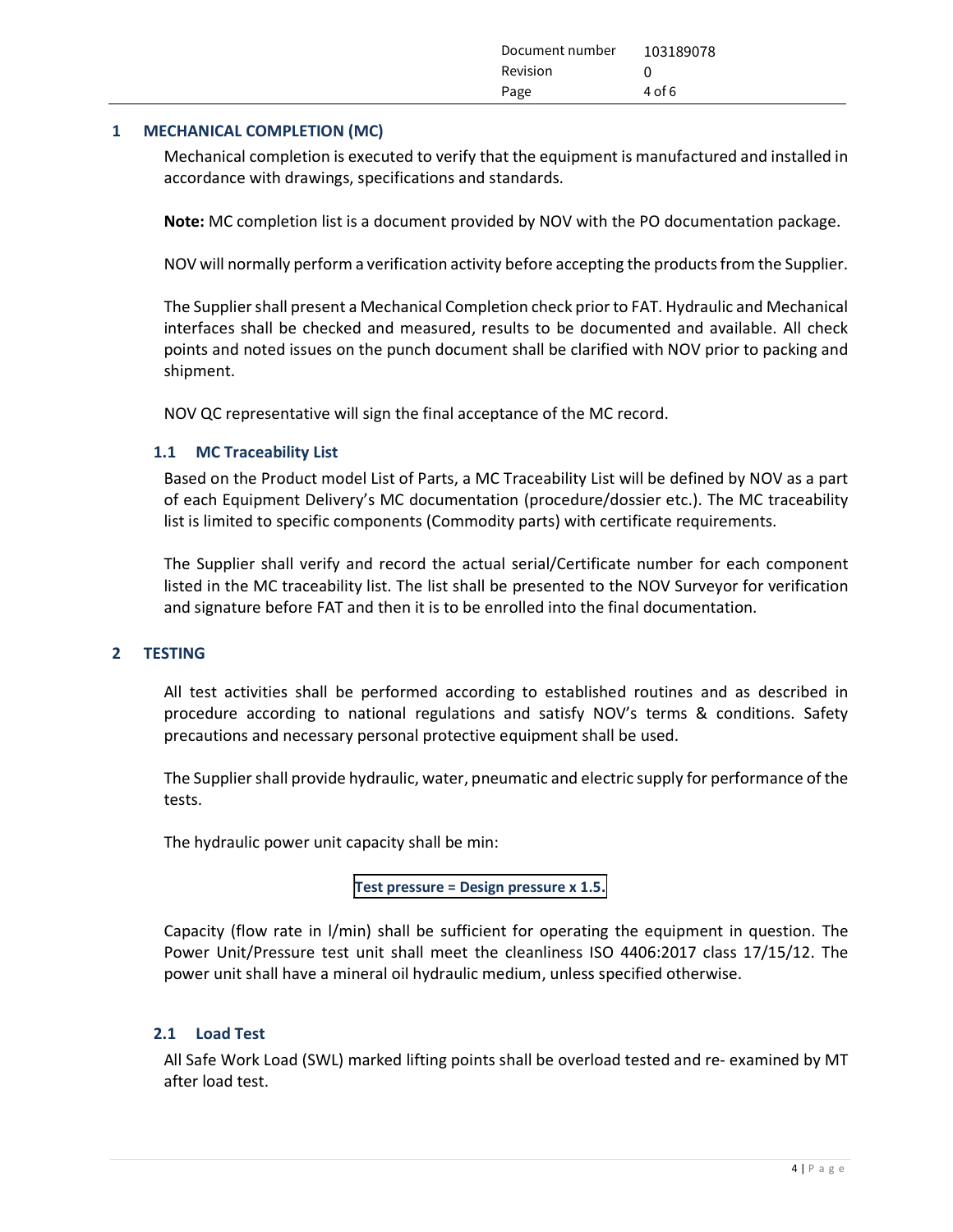| Document number | 103189078 |
|-----------------|-----------|
| Revision        |           |
| Page            | $5$ of 6  |

Load test shall be carried out using the overloads stated in the regulations. Dead weights (Test Loads) shall be supplied by the Supplier. The Dead Weights to be of controlled mass, alternatively the Supplier shall supply NOV with adequate load cell(s).

Necessary, certified, lifting gear (slings, chains, shackles, etc.) shall be provided by the Supplier.

#### 2.2 Internal Test (Supplier Shop test)

The product shall be completed and prepared for internally test/inspection prior to delivery and/or factory acceptance test.

The supplier is responsible to check and record the test activity according to NOV MC/ Shop test procedure; check record or similar procedure or setup implemented by the Supplier. Operation of machinery (hydraulic, electric and pneumatic) shall only be done in the presence of an NOV representative or as agreed with buyer.

Internal test/inspection is also applicable for steel constructions and products produced for assembly and finalizing by other Suppliers or sites.

# 3 FACTORY ACCEPTANCE TEST (FAT)

After NOV`s internal test has been performed, all outstanding items shall primarily be closed before FAT.

AS BUILT hose list and drawing shall be presented for approval to NOV QC Surveyor prior to FAT.

The FAT shall be performed according to approved FAT procedure issued by NOV.

The test program is normally managed by the NOV test leader. Third party representatives and/or Clients may attend the FAT.

NOV representative will finally accept and sign out the FAT.

# 4 FINAL PRODUCT RELEASE / ACCEPTANCE RELEASE PROTOCOL (ARP)

The product can be considered as accepted when it shows satisfactory results according to the testing procedure; MC completion and when FAT documents are signed by the involved parties.

NOV QC representative will sign the ARP. ARP will be signed no later than when the product is packed and ready for shipment. The ARP is the trigger document to release the product for delivery.